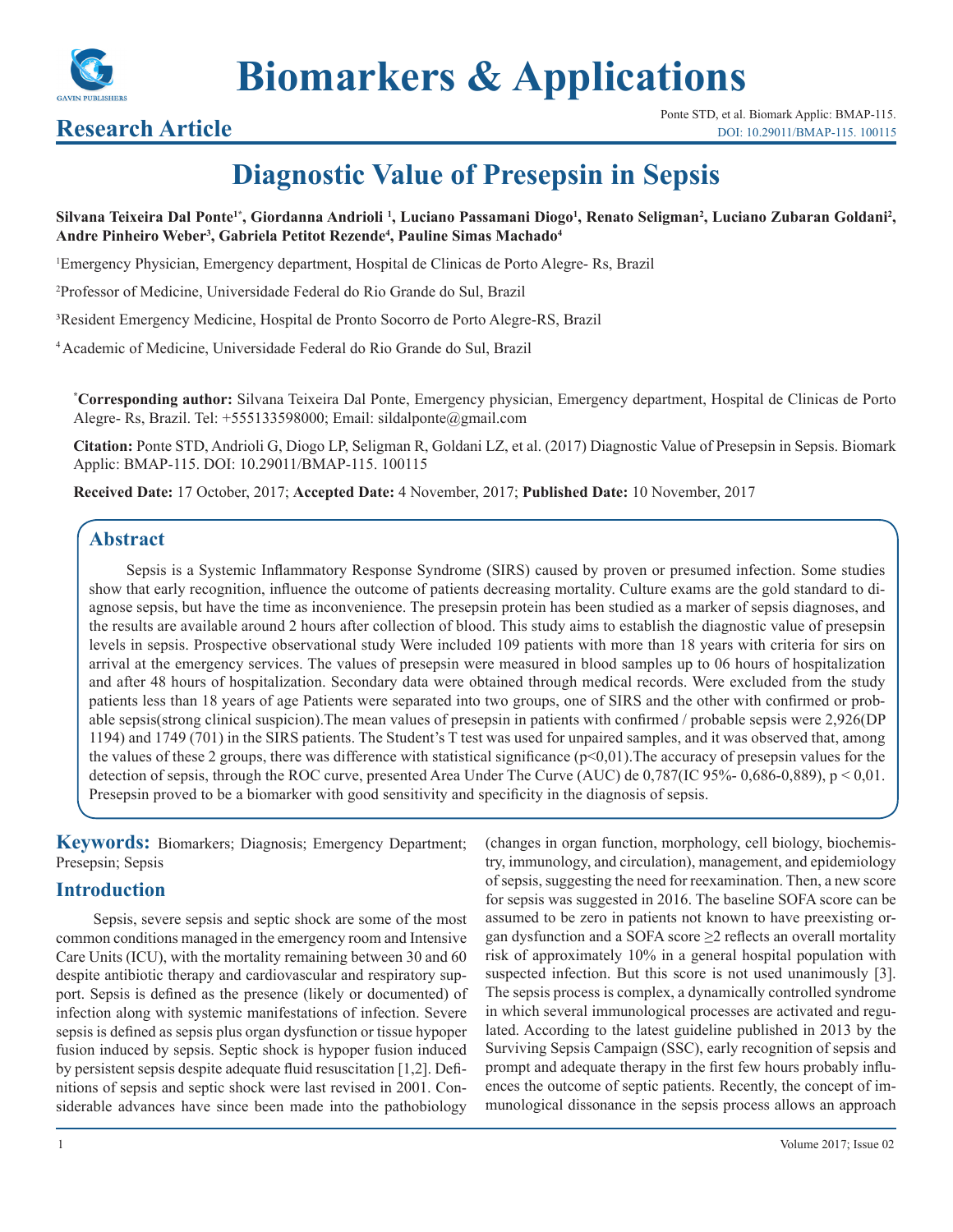**Citation:** Ponte STD, Andrioli G, Diogo LP, Seligman R, Goldani LZ, et al. (2017) Diagnostic Value of Presepsin in Sepsis. Biomark Applic: BMAP-115. DOI: 10.29011/ BMAP-115. 100015

to the therapeutic aspect of immuno stimulation. The first critical step, however, is to identify which patients would truly benefit from this therapy [3-5].

Several biomarkers have been studied for the diagnosis of sepsis.CD14 is a glycoprotein found on the surface membranes of mononuclear cells and serves as a high affinity receptor specific for Lipopolysaccharide (LPS). Presepsin is a protein which is fused at the N-terminus of cd14. Recent studies have shown increased plasma presepsin in patients with bacterial infection, being the sevalues significantly elevated in septic patients and severe septic patients. Studies have shown that presepsin has greater specificity than other biomarkers for the diagnosis of sepsis, for its severity and for clinical monitoring of response to therapeutic interventions [6-10]. In a study that performed a model of sepsis with ligation and cecal puncture in rabbits, it was observed that presepsin increased 2hours after the onset of infection, reaching apeakin3 hours, and then began to decrease in 4to8 hours the plasma half-life of presepsin was observed for 4-5 hours. One of the mechanisms of production of this protein reported was the process of Phagocytosis and cleavage of the cd14 membrane by granulocyte lysosomal enzymes in an in vitro study using rabbit peritoneal leukocytes [8,11].

 The test for the detection of presepsin in the blood is a Chemiluminescent Immunoassay (CLEIA) for the quantitative measurement of presepsin concentration. In this test, monoclonal antibodies and polyclonal antibodies recognizing presepsin are used. During incubation of the polyclonal alkaline phosphatase labeled anti-presepsin and anti- presepsin monoclonal antibody coated with magnetic particles, the presepsin of the sample binds to the anti-presepsin antibodies forming an antibody-labeled antibody immuno complex and the coated magnetic antibody particles. After removing the unbound substances, a chemiluminescent substrate is added. After a short incubation the intensity of the chemiluminescence generated by the enzyme reaction is measured. The intensity of the luminescence is related to the presepsin concentration of the sample which is calculated by means of a standard curve. Its rapidity and the high prognostic power still in the presentation of the patient, qualify this test of presepsin detection for use in emergency care and in ICU [12,13]. The main goal of this study was to determine the diagnostic value of Presepsin levels in patients with sepsis, i.e., establish the accuracy of Presepsin in patients with SIRS, sepsis documented and presumed sepsis. Additional goals included the development of cutoffs for SIRS and sepsis, and the study of correlations between presepsin expression and the length of hospitalization, the duration of antibiotic treatment, as well as in-hospital mortality.

# **Materials and methods**

### **Study Design**

This was a prospective observational cohort study. The proj-

ect of this study was approved by the Committee of Ethics of Hospital of Clinics of Porto Alegre (HCPA), number 140100.

#### **Samples**

Inclusion criteria were: All patients with SIRS in the HCPA Emergency with 6 hours of admission. Of the patients who met the selection criteria, a free informed consent for all patients who agreed to participate was applied, or their families, if the patient was not able to sign. Blood for Presepsin measurements was collected from all patients with SIRS seen at the emergency department of the HCPA within 6 h of hospital admission. An additional sample was collected after 48 h of hospitalization.

According to the American College of Chest Physicians, SIRS is defined by the presence of at least two of the following: Body temperature  $> 38^{\circ}$ C (fever) or  $< 36^{\circ}$ (hypothermia); respiratory rate > 20 breaths/minute (tachypnea) or partial arterial CO2 pressure < 32 mmHg; heart rate > 90 bpm; significantly increased or decreased peripheral leukocyte counts  $(> 12,000$  or  $< 4,000$ cells/mm3) or presence of more than  $10\%$  ( $> 500$ ) immature neutrophils (bands).Sepsis was diagnosed based on the presence of confirmed or suspected infection plus SIRS. Blood cultures are not routinely collected in the emergency department of the HCPA. Patients were divided into the following categories based on their clinical picture upon arrival and its evolution during the first 6 h of hospitalization: SIRS, or sepsis, which included patients with both severe sepsis and septic shock. The sepsis group was further divided into suspectedvs. Documented sepsis, with the latter combines all patients with positive cultures. Since the concept of sepsis encompasses both suspected and confirmed infection, we reviewed all medical records with a group of 3 specialists to discuss the cases of patients with no positive cultures. We believe that cultures were not collected in these cases because, as it often happens, fluid resuscitation and antibiotic treatment were initiated, and blood cultures were only obtained if the clinical picture worsened or if no response was seen after 48h, which hinders the study of sepsis in adults. The high sensitivity and low specificity of diagnostic criteria for SIRS have contributed to the increase in sepsis research, since the presence of two criteria alone in addition to infection are sufficient for a diagnosis of sepsis. Then, the suspected sepsis group included patients with no cultures performed or who produced contaminated samples, who met criteria for SIRS and were clinically suspected of infection due to fever and X-ray evidence of pneumonia, or leukocyte- and nitrite-positive urine, in the absence of vasculitis, pancreatitis, burns, trauma or surgery in the current hospitalization, all of which can trigger SIRS in the absence of infection.15 In this group we have not included patients with positive cultural. Patients who met criteria for SIRS but not for suspected or confirmed sepsis were placed in the SIRS group. Exclusion criteria were: under18years old; they declined to participate; discharge or death before 48 hours of admission.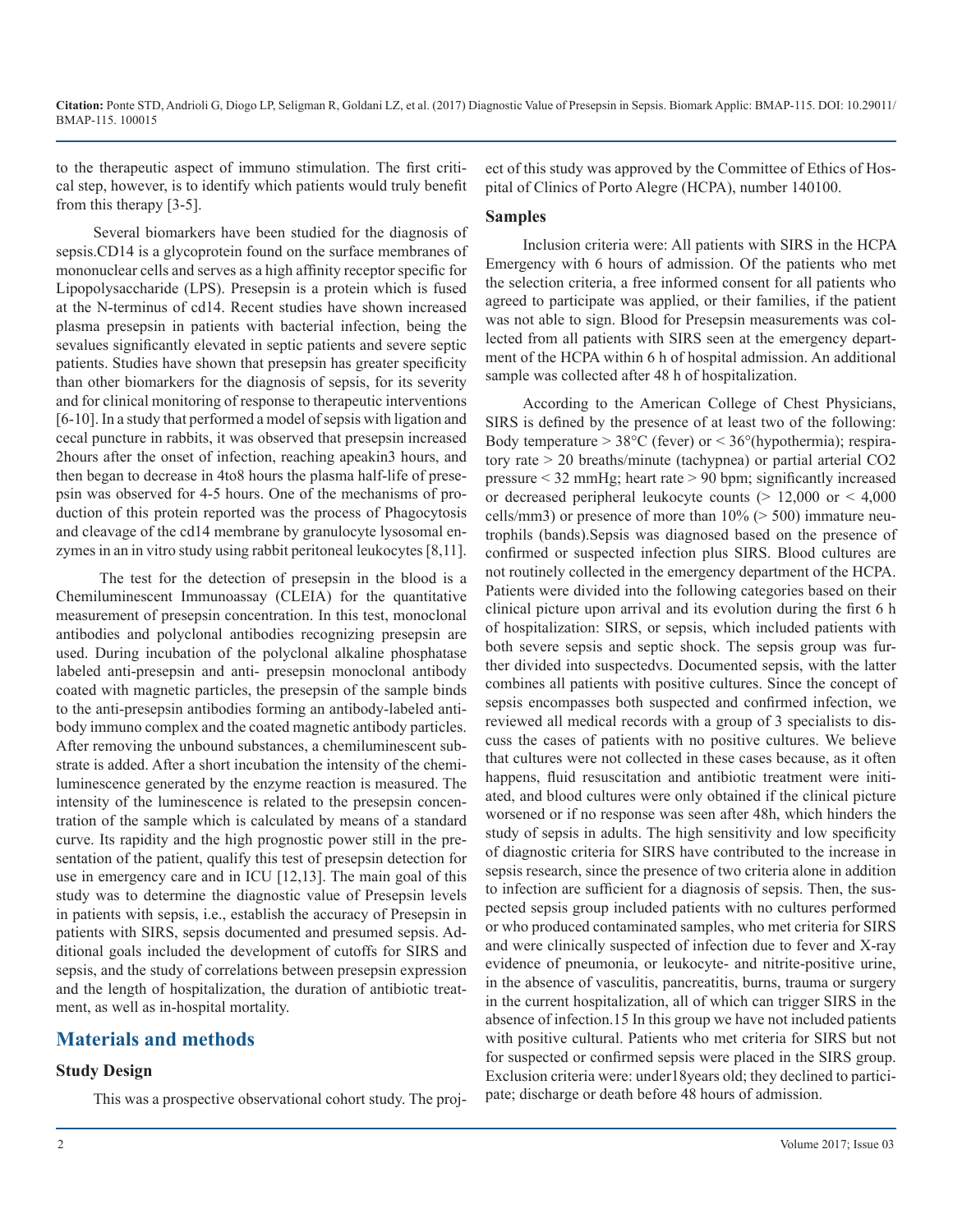**Citation:** Ponte STD, Andrioli G, Diogo LP, Seligman R, Goldani LZ, et al. (2017) Diagnostic Value of Presepsin in Sepsis. Biomark Applic: BMAP-115. DOI: 10.29011/ BMAP-115. 100015

#### **Sample Size calculation**

Sample size was calculated based on a previous biomarker study of presepsin, whose goals were similar to those of the present investigation. In the study performed by Ulla et al., the median presepsin values were 517 pg / ml in control participants (SIRS), 875 pg / ml in patients with sepsis and 1460 pg / ml in patients with severe sepsis/septic shock. At baseline, the study identified a significant difference in presepsin levels between control participants and the sepsis group ( $p = 0.002$ ), and between controls and those with severe sepsis/septic shock ( $p < 0.001$ ). No significant differences were identified between the sepsis and severe sepsis/ septic shock groups ( $p = 0.07$ ) [14]. To detect a 50% difference in Presepsin expression between all groups (SIRS no sepsis, sepsis, severe sepsis/septic shock) with a statistical power of 80% and a significance of  $\leq 0.05$ , a total sample of 109 patients would be required. Spearman/Pearson correlation coefficients were used to investigate associations between Presepsin levels and outcomes such as the length of hospitalization, the duration of antibiotic therapy and mortality rates.

#### **Instruments and Data Collection Procedures**

To evaluate the role of Presepsin in monitoring sepsis, serial measurements of this biomarker were required. The first of these (T0) was obtained within 6 hours of hospital admission, while the second (T1) was taken after 48 hours of hospitalization. Blood samples for Presepsin assessment were drawn into tubes containing EDTA anticoagulant by adequately trained research assistants. All samples were immediately sent to the HCPA laboratory. Secondary data were obtained from medical records. Patients were followed until hospital discharge or death, if occurring during hospitalization.

### **Statistical analysis**

Continuous and normally distributed variables were described by mean and standard deviation. Variables which did not show a normal distribution were described using medians and inter quartile ranges. The comparison between mean values at baseline and after 48 hours was performed using Wilcox on pairedsample tests. Comparisons between all three patient groups were performed using the Kruskal-Wallis H-tests, followed by Bonferroni-corrected Mann-Whitney U tests. Results were considered significant when  $p<0.05$ . Dichotomous variables were compared using Chi-squared or Fischer's exact tests. Cut-offs to distinguish between SIRS and sepsis were determined using ROC curves.

# **Results**

The number of patients who met criteria for the study was 109, of those 12 for SIRS, 45 Sepsis, 52 suspected Sepsis Baseline presepsin level differed significantly among groups. The mean rank (MR) in the SIRS group was 25,42, while the corresponding values in the confirmed and suspected sepsis groups were 53,18 and 56, respectively ( $p \le 0.0056$ ). Post-hoc analysis revealed a significant difference in presepsin level among the confirmed sepsis group  $(MR=30.23)$  and the SIRS group  $(MR=14.08)$ ,  $(p = 0.001)$ . These values also differed between the suspected sepsis group (MR=34) and the SIRS group (MR17),  $(p < 0.004)$ . However, no such differences were identified between patients with suspected (MR=43.96) and confirmed sepsis  $(MR=46.28)$ ,  $(p=0.674)$  (Figure 1).



Figure 1: Concentration of presepsin in SIRS and Sepsis. N=109 (SIRS 12, Sepsis 45, Suspected sepsis 52).

The behavior of suspected and confirmed sepsis group's was quite similar, then, to practical proposes and based on results above, we create two new groups, the first one we maintain as a SIRS, the second was made by the merge of confirmed and suspected group, now called sepsis. The level of Presepsin amid this group was compared by Wilcox-Mann-Whitney test. The median level in sepsis group was 2810 (MR=25,42) and the SIRS group was 2032 (MR  $= 54,45$ ), p=0.001. Using the area under the curve of ROC to test the accuracy of presepsin to diagnostic of sepsis we found a value of 0,787 (IC95%- 0,686-0,889) p=0,001. Because of nonparametric distribution of results, we are smoothing the ROC curve with the value of AUC 0, 7756 (95% CI: 0.5611-0.8566) (Figure 2).



### **Discussion**

Presepsin was able to differentiate Sepsis from SIRS with accuracy early on admission to the emergency department. In another similar study of sepsis biomarkers, samples were collected